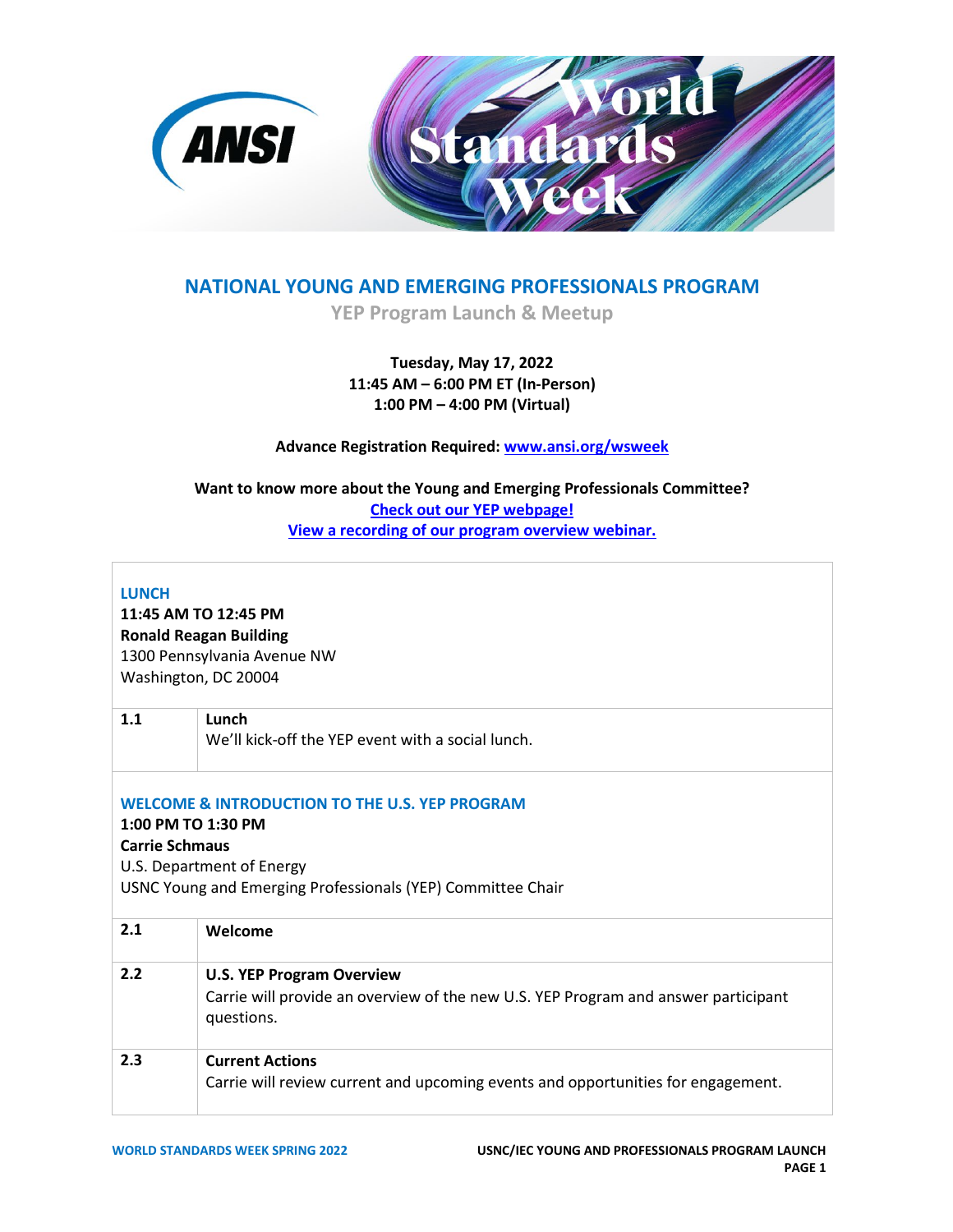| 2.4                                                                                                                                           | <b>Future Visions</b><br>Carrie will lead the group in a discussion around what the YEP Committee can do in<br>the next 2, 5, and 10 years!                                                                                                                                                                    |  |
|-----------------------------------------------------------------------------------------------------------------------------------------------|----------------------------------------------------------------------------------------------------------------------------------------------------------------------------------------------------------------------------------------------------------------------------------------------------------------|--|
| 2.5                                                                                                                                           | <b>Q&amp;A Session</b><br>Workshop participants can ask speakers any questions they may have about the YEP<br>Committee and national program.                                                                                                                                                                  |  |
| <b>FACILITATED FEEDBACK SESSION</b><br>1:30 PM TO 2:00 PM                                                                                     |                                                                                                                                                                                                                                                                                                                |  |
| 3.1                                                                                                                                           | Let's Hear Your Thoughts!<br>Workshop participants will have the opportunity to share their feedback on the U.S. YEP<br>Program in various themes. Topics may include how to maximize effectiveness of hybrid<br>events, how to gain employee support, what should YEPs get out of participation, and<br>more. |  |
| <b>BREAK</b><br>2:00 PM TO 2:15 PM                                                                                                            |                                                                                                                                                                                                                                                                                                                |  |
| <b>WORKING SESSION</b><br>2:15 PM TO 4:00 PM                                                                                                  |                                                                                                                                                                                                                                                                                                                |  |
| 4.1                                                                                                                                           | <b>Brainstorming</b><br>Workshop participants will identify and review future U.S. YEP Program goals and<br>determine what success looks like for each milestone.                                                                                                                                              |  |
| 4.2                                                                                                                                           | Collate + Integrate<br>Taking the ideas from the brainstorming session, workshop participants will collate and<br>integrate these items with feedback received from the standards and conformity<br>assessment community.                                                                                      |  |
| 4.3                                                                                                                                           | <b>Group Discussion</b><br>Participants will be led through a group discussion, which will help solidify ideas from<br>the working session.                                                                                                                                                                    |  |
| 4.4                                                                                                                                           | <b>Next Steps</b><br>The group will integrate their plan into the U.S. YEP Program framework and determine<br>how to document ideas to keep the plan easily accessible for new YEP members.                                                                                                                    |  |
| <b>EVENING NETWORKING RECEPTION</b><br>4:00 PM TO 6:00 PM<br>Join us for happy hour and a chance to connect with YEP, USNC, and ANSI members. |                                                                                                                                                                                                                                                                                                                |  |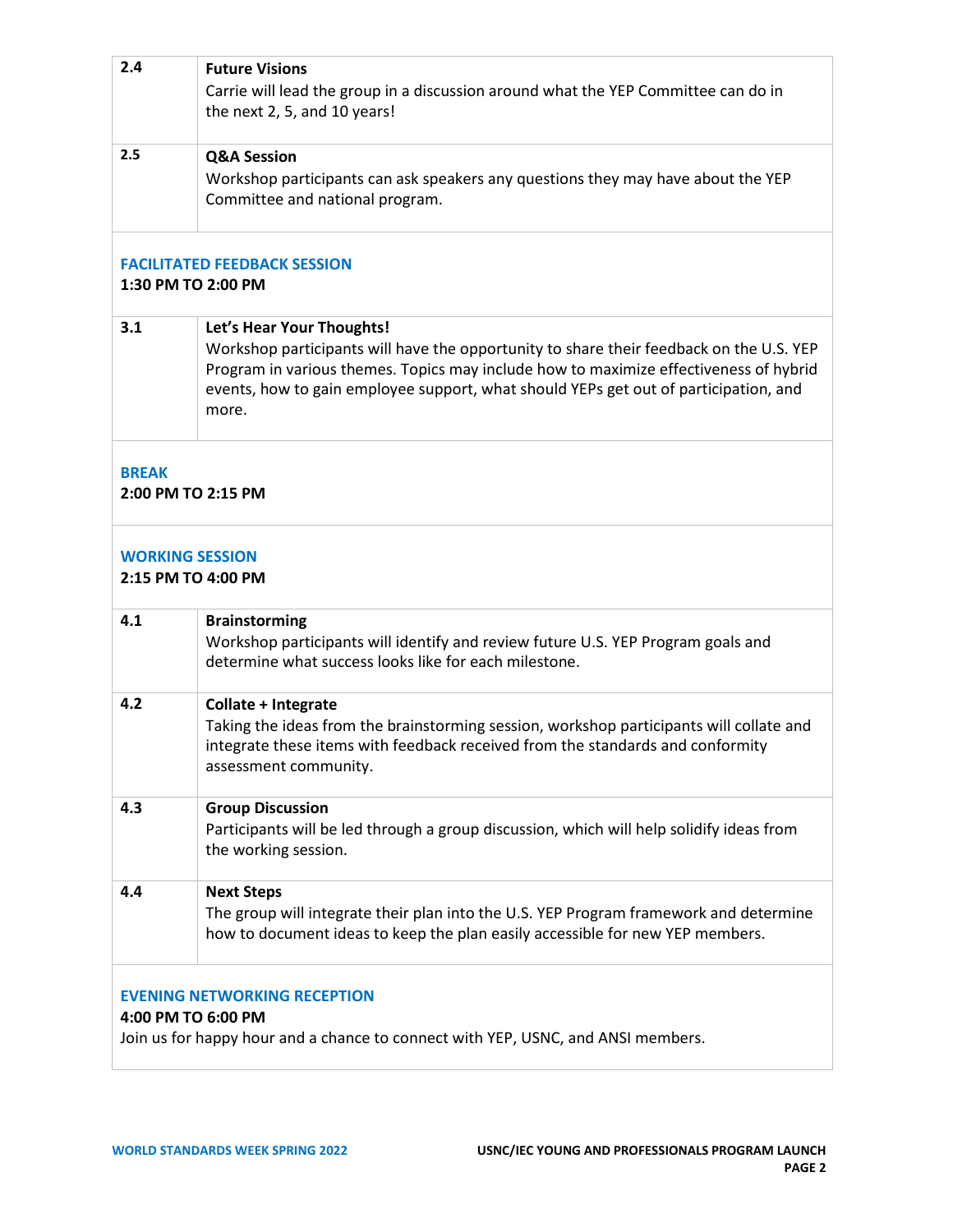# **About the Speakers**

| <b>SPEAKERS</b> |                                                                                                                                                                                                                                                                                                                                                                                                                                                                                                                                                                                                                                                                                     |
|-----------------|-------------------------------------------------------------------------------------------------------------------------------------------------------------------------------------------------------------------------------------------------------------------------------------------------------------------------------------------------------------------------------------------------------------------------------------------------------------------------------------------------------------------------------------------------------------------------------------------------------------------------------------------------------------------------------------|
|                 | <b>Carrie Schmaus</b><br>Carrie Schmaus is a ME (marine energy) Technology Manager at the Water<br>Power Technologies Office (WPTO) at the U.S. Department of Energy (DOE) and a<br>2018 Young Professional Leader at the International Electrotechnical Commission<br>(IEC). Carrie's Master's is from the School of Marine and Environmental Affairs at<br>the University of Washington, and she graduated Phi Beta Kappa from<br>Wittenberg University with a degree in biology.                                                                                                                                                                                                 |
|                 | <b>Emily Hoefer</b><br>Emily Hoefer is a manager in the technology and standards department of the<br>Consumer Technology Association (CTA). Hoefer is responsible for the<br>management of CTA's Audio Systems Committee, Consumer Electronics<br>Networking Committee, Modular Communications for Energy Management<br>Committee, and their associated working groups that develop standards,<br>bulletins, and other technical publications. Additionally, Hoefer serves as the U.S.<br>Technical Advisory Group Secretary for Technical Committee (TC) 100 (Audio,<br>video and multimedia systems and equipment) and TC 124 (Wearable electronic<br>devices and technologies). |
|                 | Prior to joining CTA in 2021, Hoefer served as a director of standards at the<br>Association for the Advancement of Medical Instrumentation (AAMI) and a<br>senior coordinator, global standards development at the Alliance for<br>Telecommunications Industry Solutions (ATIS).                                                                                                                                                                                                                                                                                                                                                                                                   |
|                 | <b>Carolyn Hull</b><br>Carolyn Hull is the DICOM General Secretary at the Medical Imaging and<br>Technology Alliance (MITA). She also serves as MITA's manager of global<br>regulatory standards, and was chosen to represent the U.S. National Committee<br>as a Young Professional at the International Electrotechnical Commission<br>meeting in Shanghai in 2019.                                                                                                                                                                                                                                                                                                               |
|                 | Carolyn previously worked at the Deloitte Center for Health Solutions and at the<br>District Policy Group, a government relations firm. She also served in multiple<br>roles in the federal government: working for a member of Congress, covering<br>health, education, and telecommunications issues and as a senior analyst in the<br>Obama White House. She also worked at the Pan American Health Organization.                                                                                                                                                                                                                                                                |
|                 | Carolyn holds a Master of Health Administration and the Certificate of<br>Healthcare Corporate Compliance from the George Washington University in<br>Washington, DC. Carolyn earned undergraduate degrees in psychology and<br>Spanish from Illinois Wesleyan University. She is also Certified in Healthcare<br>Compliance (CHC) from the Compliance Certification Board and holds the<br>Associate Standards Certification from SES.                                                                                                                                                                                                                                             |